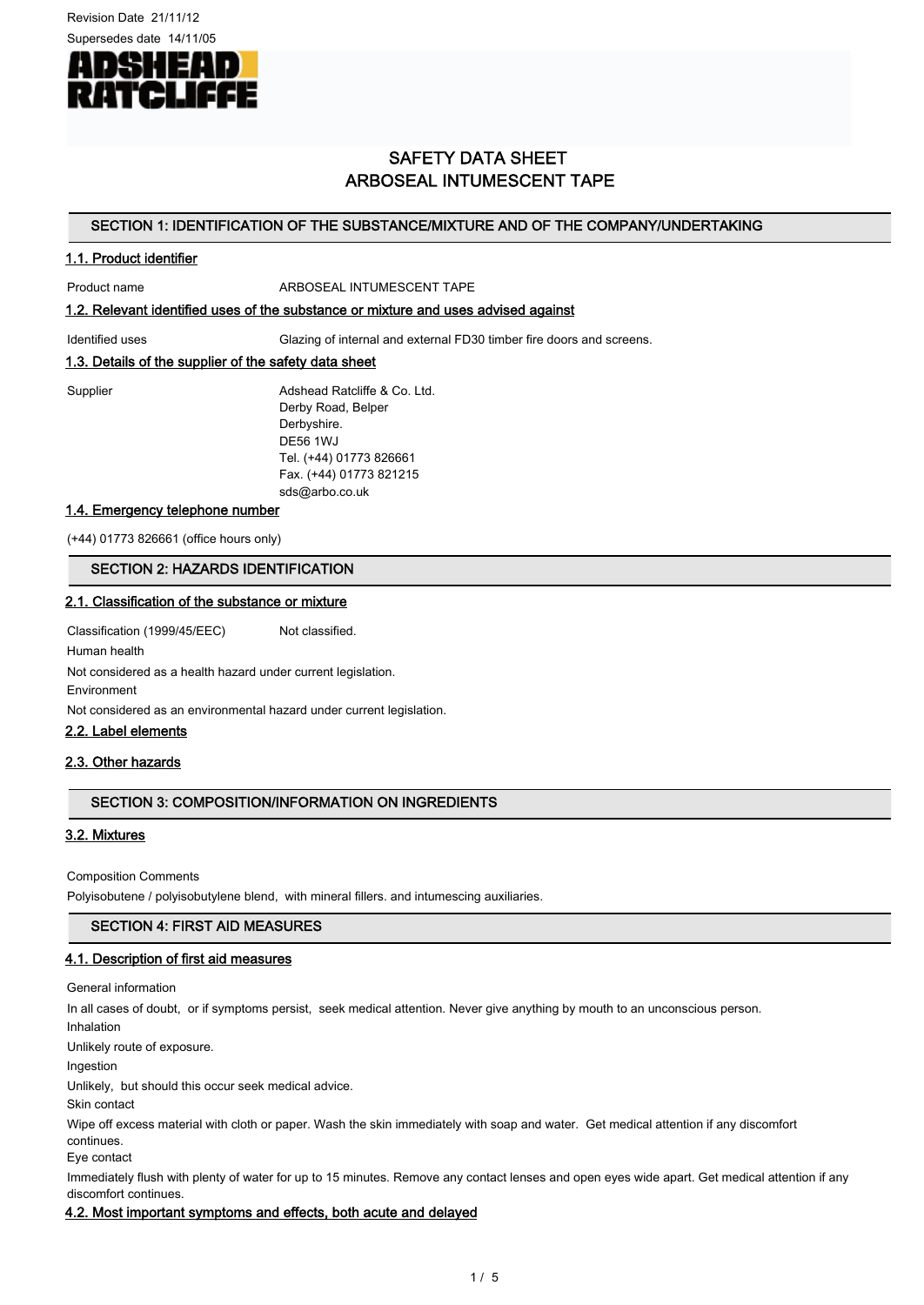Inhalation. No specific symptoms noted. Ingestion May cause discomfort if swallowed. Skin contact No specific symptoms noted. Eye contact May cause temporary eye irritation.

## 4.3. Indication of any immediate medical attention and special treatment needed

Treat Symptomatically.

## SECTION 5: FIREFIGHTING MEASURES

## 5.1. Extinguishing media

Extinguishing media Use fire-extinguishing media appropriate for surrounding materials. Unsuitable extinguishing media None known. 5.2. Special hazards arising from the substance or mixture

Hazardous combustion products Thermal decomposition or combustion may liberate carbon oxides and other toxic gases or vapours. Unusual Fire & Explosion Hazards No unusual fire or explosion hazards noted. Specific hazards In case of fire, toxic gases may be formed. 5.3. Advice for firefighters

Special Fire Fighting Procedures Avoid breathing fire vapours. Keep up-wind to avoid fumes. Protective equipment for fire-fighters Wear self contained breathing apparatus.

## SECTION 6: ACCIDENTAL RELEASE MEASURES

## 6.1. Personal precautions, protective equipment and emergency procedures

Wear appropriate protective clothing. Follow precautions for safe handling described in this safety data sheet.

## 6.2. Environmental precautions

Avoid discharge into drains, water courses or onto the ground.

# 6.3. Methods and material for containment and cleaning up

Non-hazardous substance. Transfer to a container for disposal.

## 6.4. Reference to other sections

For personal protection, see section 8. See section 11 for additional information on health hazards. For waste disposal, see section 13.

SECTION 7: HANDLING AND STORAGE

## 7.1. Precautions for safe handling

Observe good chemical hygiene practices.

## 7.2. Conditions for safe storage, including any incompatibilities

Store in closed containers in a cool, dry place. Storage Class

Unspecified storage.

## 7.3. Specific end use(s)

The identified uses for this product are detailed in Section 1.2.

## SECTION 8: EXPOSURE CONTROLS/PERSONAL PROTECTION

## 8.1. Control parameters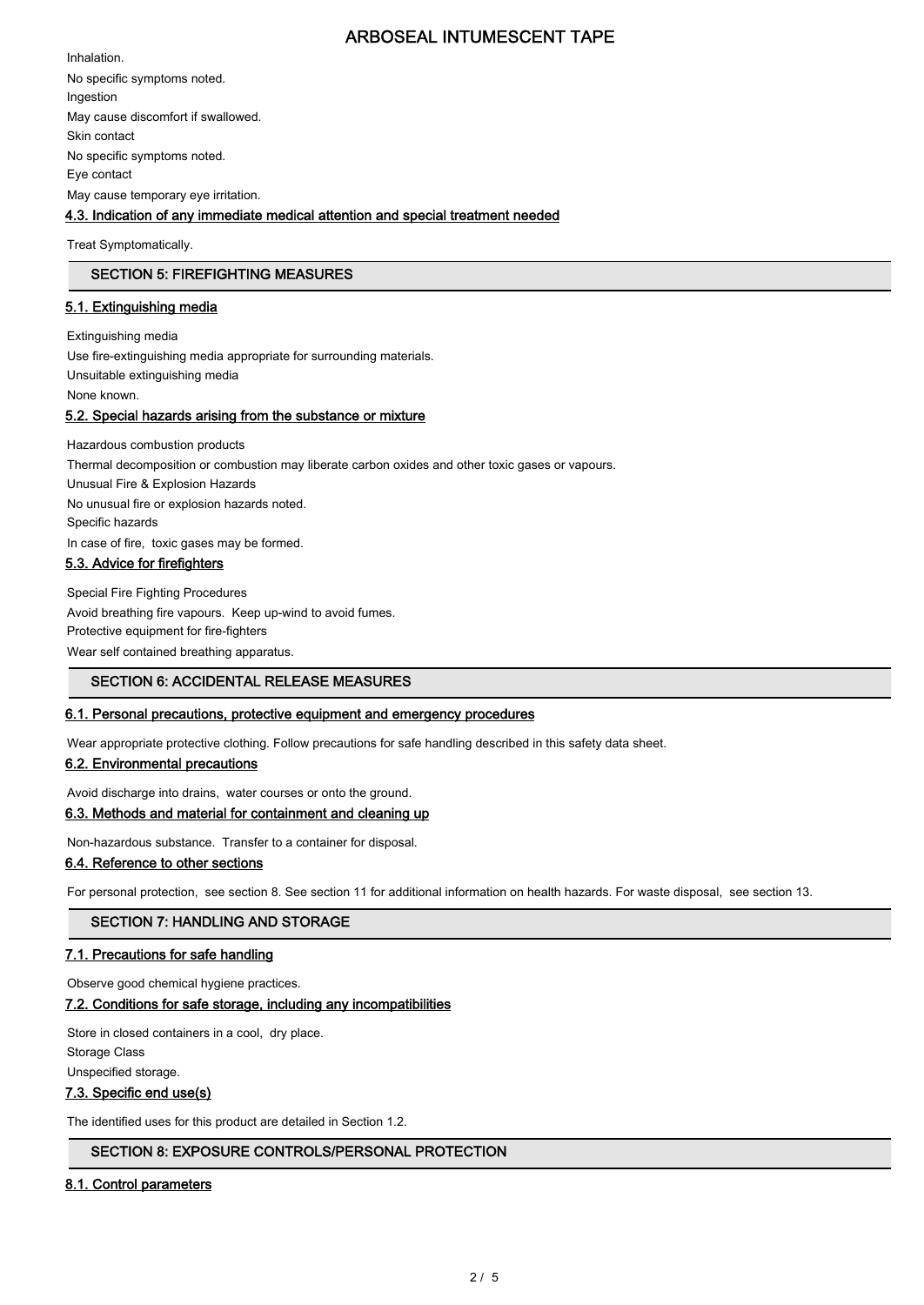## 8.2. Exposure controls

Protective equipment



Respiratory equipment Not normally required. Hand protection For prolonged or repeated skin contact use suitable protective gloves. Eye protection Not generally required. Hygiene measures Wash hands at the end of each work shift and before eating, smoking and using the toilet. When using do not eat, drink or smoke.

# SECTION 9: PHYSICAL AND CHEMICAL PROPERTIES

## 9.1. Information on basic physical and chemical properties

| Appearance       | Flat section, preformed strip. |
|------------------|--------------------------------|
| Colour           | Teak. White.                   |
| Odour            | Odourless.                     |
| Solubility       | Insoluble in water             |
| Relative density | 1.22 @ 20"C                    |

## 9.2. Other information

## SECTION 10: STABILITY AND REACTIVITY

## 10.1. Reactivity

No specific reactivity hazards associated with this product.

## 10.2. Chemical stability

Stable under normal temperature conditions and recommended use.

# 10.3. Possibility of hazardous reactions

Not applicable. Hazardous Polymerisation Will not polymerise.

# 10.4. Conditions to avoid

Avoid excessive heat for prolonged periods of time.

10.5. Incompatible materials

Materials To Avoid

No specific, or groups of materials are likely to react to produce a hazardous situation.

## 10.6. Hazardous decomposition products

None under normal conditions. Thermal decomposition or combustion may liberate carbon oxides and other toxic gases or vapours.

## SECTION 11: TOXICOLOGICAL INFORMATION

## 11.1. Information on toxicological effects

| Toxic Dose 1 - LD 50 | Not determined |
|----------------------|----------------|
| Toxic Dose 2 - LD 50 | Not determined |
| Toxic Conc. - LC 50  | Not determined |

Inhalation No specific health warnings noted.

Ingestion

No harmful effects expected in amounts likely to be ingested by accident.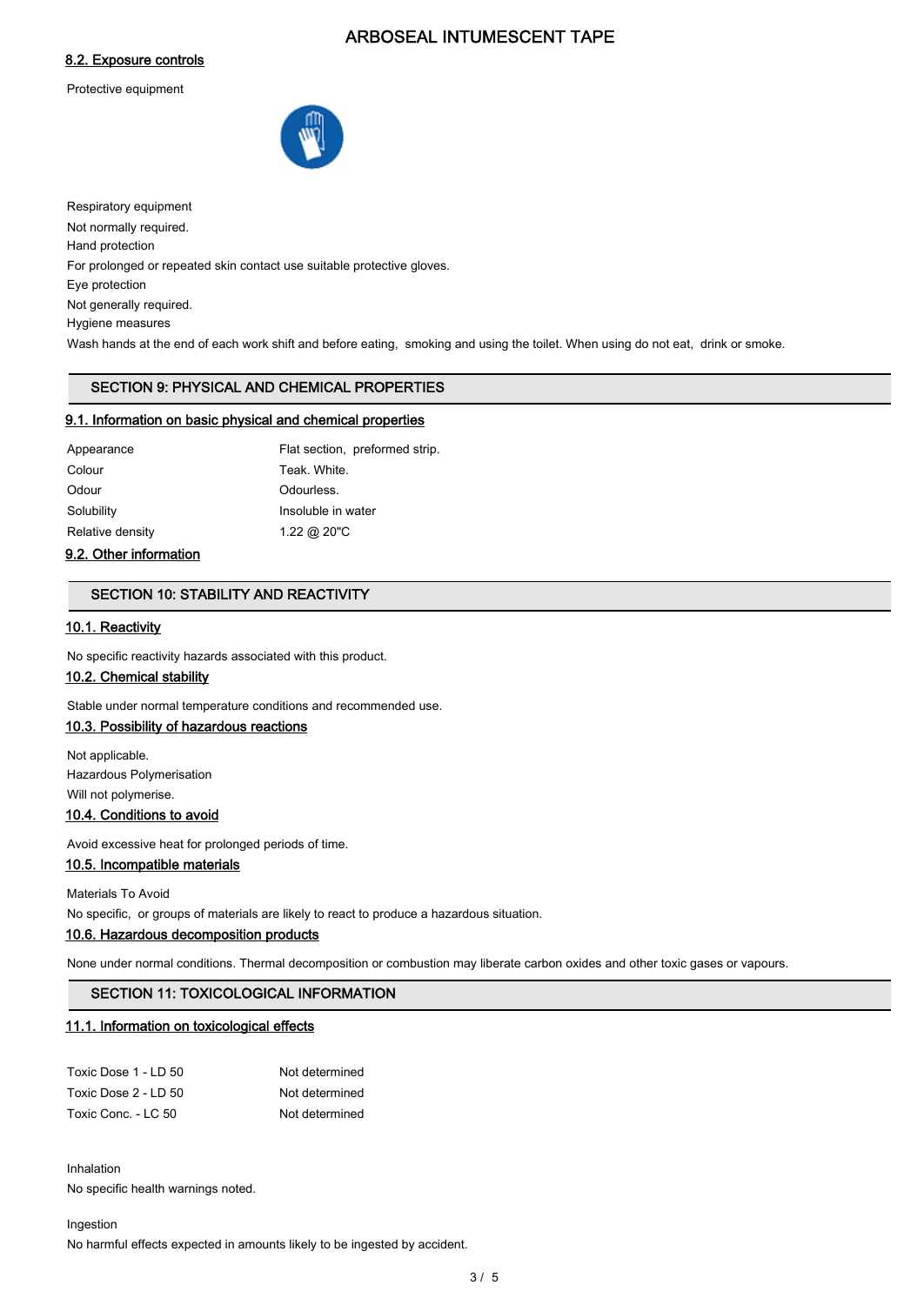Skin contact Prolonged contact may cause dryness of the skin. Eye contact No specific health warnings noted.

## SECTION 12: ECOLOGICAL INFORMATION

## Ecotoxicity

Not regarded as dangerous for the environment.

#### 12.1. Toxicity

LC 50, 96 Hrs, Fish ma/l Not determined EC 50, 48 Hrs, Daphnia, mg/l Not determined IC 50, 72 Hrs, Algae, mg/l Not determined

#### 12.2. Persistence and degradability

**Degradability** There are no data on the degradability of this product.

#### 12.3. Bioaccumulative potential

Bioaccumulative potential No data available on bioaccumulation.

#### 12.4. Mobility in soil

Mobility: The product is insoluble in water.

#### 12.5. Results of PBT and vPvB assessment

## 12.6. Other adverse effects

# SECTION 13: DISPOSAL CONSIDERATIONS

#### General information

When handling waste, consideration should be made to the safety precautions applying to handling of the product.

### 13.1. Waste treatment methods

Dispose of waste and residues in accordance with local authority requirements.

Waste Class

Recommended EWC Code 08 04 10

## SECTION 14: TRANSPORT INFORMATION

General The product is not covered by international regulation on the transport of dangerous goods (IMDG, IATA, ADR/RID).

### 14.1. UN number

14.2. UN proper shipping name

#### 14.3. Transport hazard class(es)

#### 14.4. Packing group

## 14.5. Environmental hazards

## 14.6. Special precautions for user

# 14.7. Transport in bulk according to Annex II of MARPOL73/78 and the IBC Code

## SECTION 15: REGULATORY INFORMATION